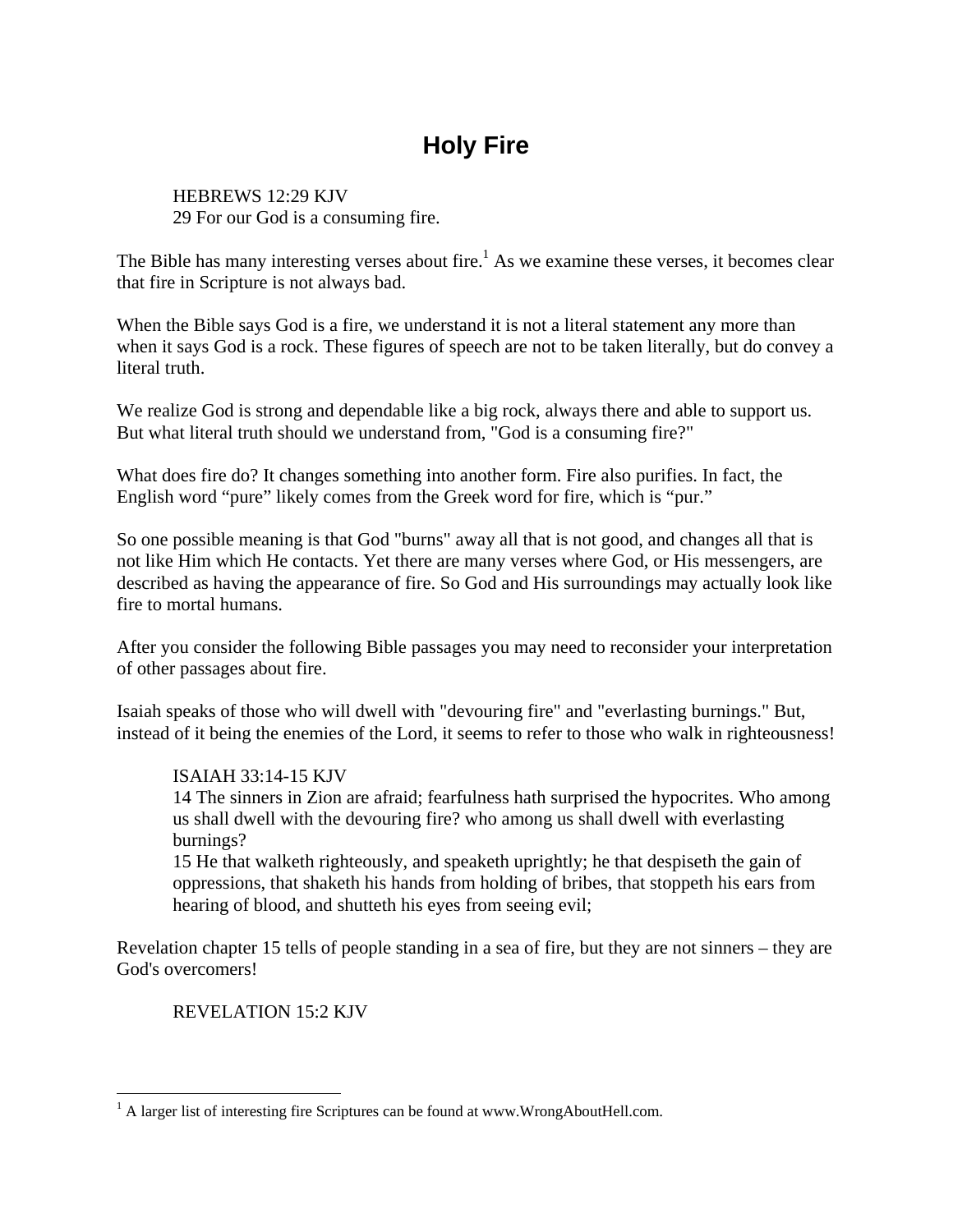2 And I saw as it were a sea of glass mingled with fire: and them that had gotten the victory over the beast, and over his image, and over his mark, and over the number of his name, stand on the sea of glass, having the harps of God.

In Zechariah God says He will bring His people -- not people He will reject -- through fire.

### ZECHARIAH 13:9 KJV

9 And I will bring the third part through the fire, and will refine them as silver is refined, and will try them as gold is tried: they shall call on my name, and I will hear them: I will say, It is my people: and they shall say, The LORD is my God.

When Ezekiel saw a vision of God on His throne, he said His appearance was like fire. (Daniel and Revelation also describe the Lord and His throne as having the appearance of fire.)

## EZEKIEL 1:26-28 KJV

26 And above the firmament that was over their heads was the likeness of a throne, as the appearance of a sapphire stone: and upon the likeness of the throne was the likeness as the appearance of a man above upon it.

27 And I saw as the colour of amber, as the appearance of fire round about within it, from the appearance of his loins even upward, and from the appearance of his loins even downward, I saw as it were the appearance of fire, and it had brightness round about. 28 As the appearance of the bow that is in the cloud in the day of rain, so was the appearance of the brightness round about. This was the appearance of the likeness of the glory of the LORD. And when I saw it, I fell upon my face, and I heard a voice of one that spake.

Ezekiel describes the holy mountain of God as having "stones of fire."

#### EZEKIEL 28:14-16 KJV

14 Thou art the anointed cherub that covereth; and I have set thee so: thou wast upon the holy mountain of God; thou hast walked up and down in the midst of the stones of fire. 15 Thou wast perfect in thy ways from the day that thou wast created, till iniquity was found in thee.

16 By the multitude of thy merchandise they have filled the midst of thee with violence, and thou hast sinned: therefore I will cast thee as profane out of the mountain of God: and I will destroy thee, O covering cherub, from the midst of the stones of fire.

Scripture tells us Jesus will baptize us with fire. That means placing us into fire! (This is not done to His enemies, but to those who come to Him in faith!)

#### LUKE 3:16-17 KJV

16 John answered, saying unto them all, I indeed baptize you with water; but one mightier than I cometh, the latchet of whose shoes I am not worthy to unloose: he shall baptize you with the Holy Ghost and with fire:

17 Whose fan is in his hand, and he will throughly purge his floor, and will gather the wheat into his garner; but the chaff he will burn with fire unquenchable.